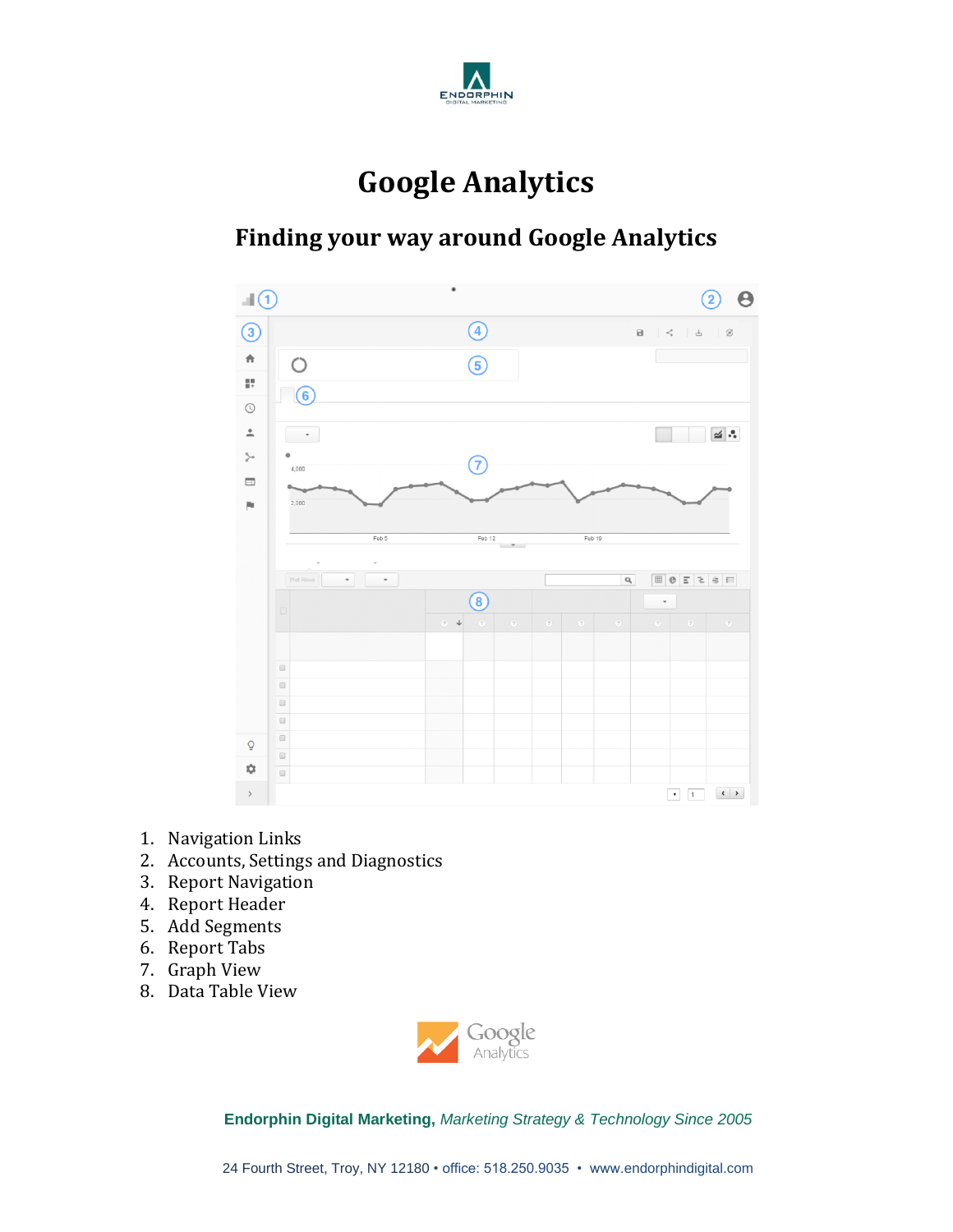

#### **1. Organization and account links, search**

*The breadcrumb links at the top of every page in Analytics give you access to the Google Marketing Platform organizations and product accounts, as well as Analytics accounts, properties, and views associated with your current login credentials.*

- **Organization**: Within Google Marketing Platform, the representation of your company, and the management framework for your company's product accounts and users.
- **Product accounts**: Other Google Marketing Platform product accounts like Tag Manager and Optimize.
- **Account:** Your access point for Analytics, and the top-most level of organization within the product.
- **Property:** A website, mobile application, or device (e.g. a kiosk or point-ofsale device.) An account can contain one or more properties.
- **View:** Your access point for reports; a defined view of data from a property.
- Use the search box to search Analytics for reports, ask questions, and query for help content.

#### **2. Diagnostics and Google accounts**

*Every page in Analytics also gives you access to notifications and diagnostic messages, and lets you manage your Analytics user settings and your Google accounts.*

- Click to see any messages generated by Analytics automated diagnostics
- Click to change user settings, send feedback to Google, or get help with analytics
- Click to manage your Google account, and to sign out of Analytics.

#### **3. Report Navigation**

*This is where you access all of your reports*

- Click a report category to open that list of reports.
- The customization category includes dashboards, shortcuts, and custom reports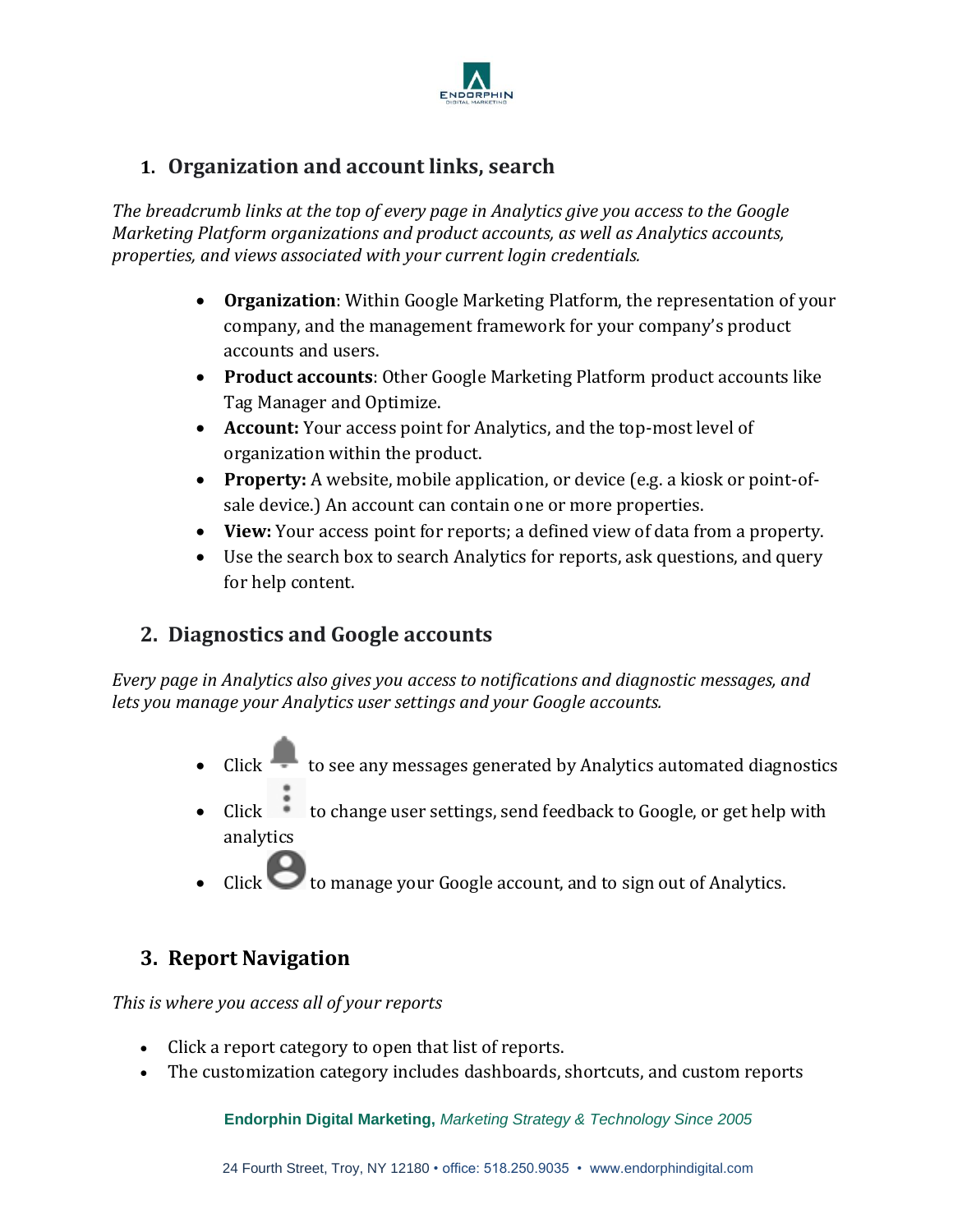

• Click to open admin, where you manage your accounts, properties, and views

#### **4. Action Bar**

*The action bar appears at the top of the reports in Analytics. The action bar includes the report title, the sample percentage, controls that act on the report as a whole, and a link to the Intelligence panel.*

- The *sample percentage* tells you what percentage of sessions during the date range are included in the report. You can switch between a smaller sample (faster response time, less precision) or a larger sample (slower response time, greater precision).
- Click **Save** to save the current configuration of the report.
- Click **Export** to export your report data for use in other applications like Excel.
- Click **Share** to share a report, even if the recipients don't have Analytics accounts. Click Intelligence to open the intelligence panel, where you can see insights from your data generated by Analytics machine learning, and query your data using natural language.

#### **5. Add Segments, set the date range**

*[A segment](https://support.google.com/analytics/answer/3123951) is a subset of your Analytics data. Add segments to a report to compare different subsets of data.*

- Click **+ Add segment** to add existing segments or create new ones.
- Click a segment to edit, copy, or remove it. (You can't edit the default system segments.)
- Use the **date selector** to change the date range of the report, and chose date ranges to compare

#### **6. Report Tabs**

*This is where your report data begins. Analytics reports display data in one or more tabs, providing multiple views of the data in one place. Most standard reports include an Explorer tab, which typically has 2 parts: a graph of your data on top, and a data table below. Some reports include additional tabs like Overview or Map Overlay.*

> • You can add and edit tabs using the **Customize** link in the report header, as noted above.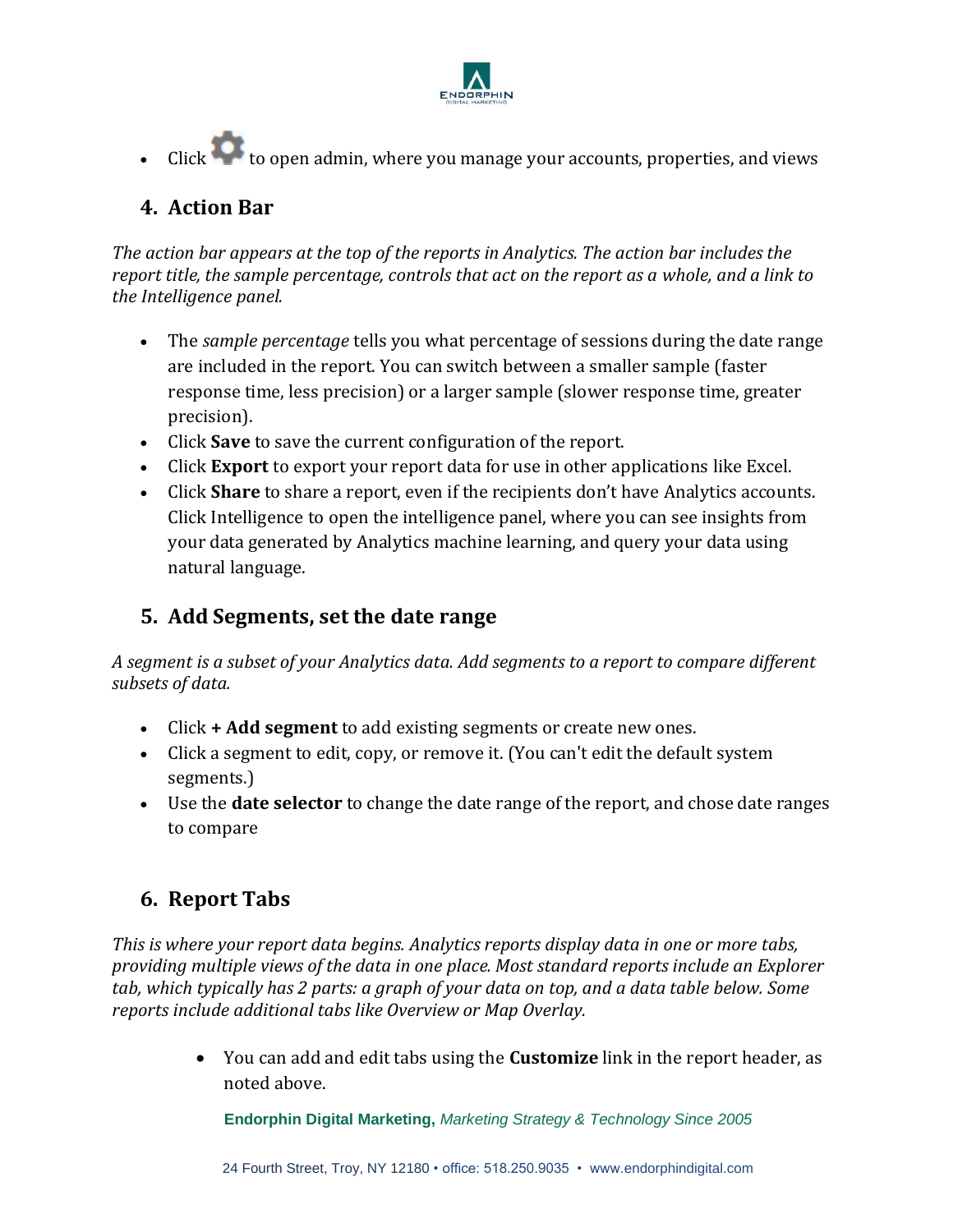

• Use the **metric-group** links below the tab label to determine which metrics are shown in the data table: for example, *Summary, Site Usage, Goal Set 1*.

#### **7. Graph View**

*The top portion of most Explorer tabs displays a graphical view of your data. Graph controls include:*

- **Graph metric** selector: change the metrics plotted on the graph view. You can compare 2 metrics on the graph; for example, Sessions vs. Bounce Rate. Located below the metric group links.
- **Graph time-scale** buttons: change the time-scale of the graph. Choose between day, week, or month. Located to the right of the graph metric selector.
- **Graph type** buttons: change the graph display. Choose from line graph or motion chart. Located next to the graph time-scale buttons.
- Click the  $\blacksquare$  icon to open the Annotations drawer. You can [make a note](http://www.analytics.blogspot.com/2010/01/annotations-now-available-in-all.html) directly on the report. This control is located immediately below the graph's time axis.

#### **8. Data Table**

*The lower portion of the Explorer tab displays report data in tabular form. The primary dimension and metrics displayed depend on the type of report and on the metric group selected in the Explorer tab controls.*

*Data table controls include:*

- **Primary dimension** links: [change the primary dimension](https://support.google.com/analytics/answer/1289845) in the report.
- **Plot Rows** button[: add rows](https://support-content-draft.corp.google.com/analytics/answer/1247989?hl=en) you've selected (by using the checkboxes) to the graph view.
- **Secondary dimension** menu[: add another dimension](https://support.google.com/analytics/answer/1010056) to the report. To remove a secondary dimension, click the **X** in the dimension column's header.

**Sort Type Menu:** change the order of the rows in the data table. Your choices are:

• Default: basic alphanumeric sort. The default order is high to low. You can change this by clicking the column header.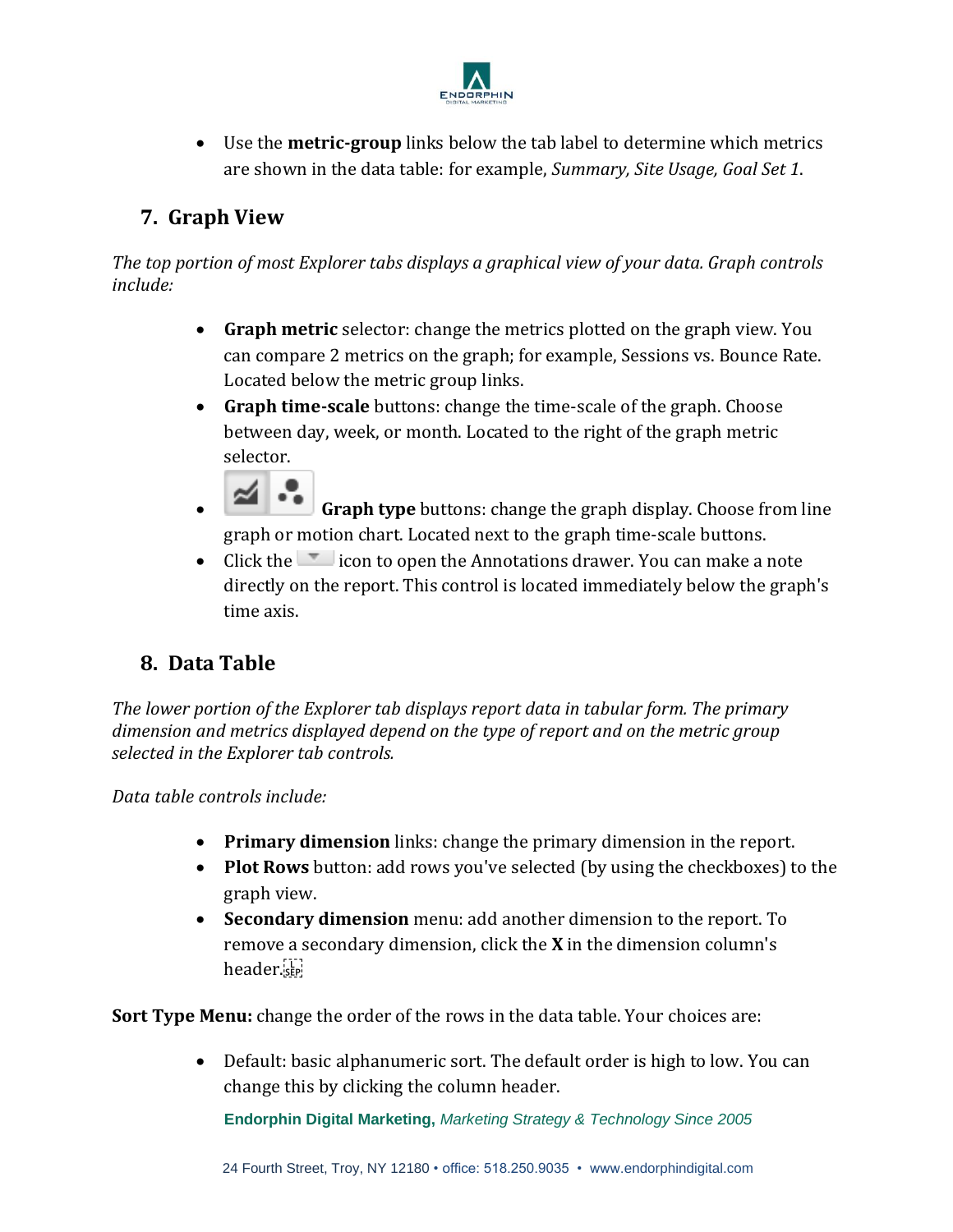

- Absolute change: sorts date range comparison data by amount of change rather than absolute values
- [Weighted:](https://support-content-draft.corp.google.com/analytics/answer/1042020?hl=en) sorts percentage data in order of importance instead of numerical order.

**Search:** display only rows matching your search term. Click advanced to define more complex filters

**Table display buttons:** change the way the data table is displayed. Your choices include:

- **EXALCENTER 19 Data:** displays the data in a tabular view. This is the default table view.
- **Percentage:** displays a pie chart, showing the contribution to the total for the selected metric.
- **Performance**: displays a horizontal bar chart, showing the relative performance for the selected metric.
- **Comparison** displays a bar chart plotting the performance of the selected metrics relative to the site average.
- **F** Term cloud: displays a visual representation of the performance of keywords (not available for all reports)
- **FIII** Pivot: rearranges the information in the table for certain reports by pivoting your data on a second dimension.

There are a few additional controls not shown in the interface map image at the beginning of this article:

- **Pagination** controls: change the number of rows displayed, jump to a specific page of data, or navigate page by page using the controls below the data table.
- **Refresh report** link: update the data displayed in the report by clicking the link located at the very bottom of the page, next to the generation date.